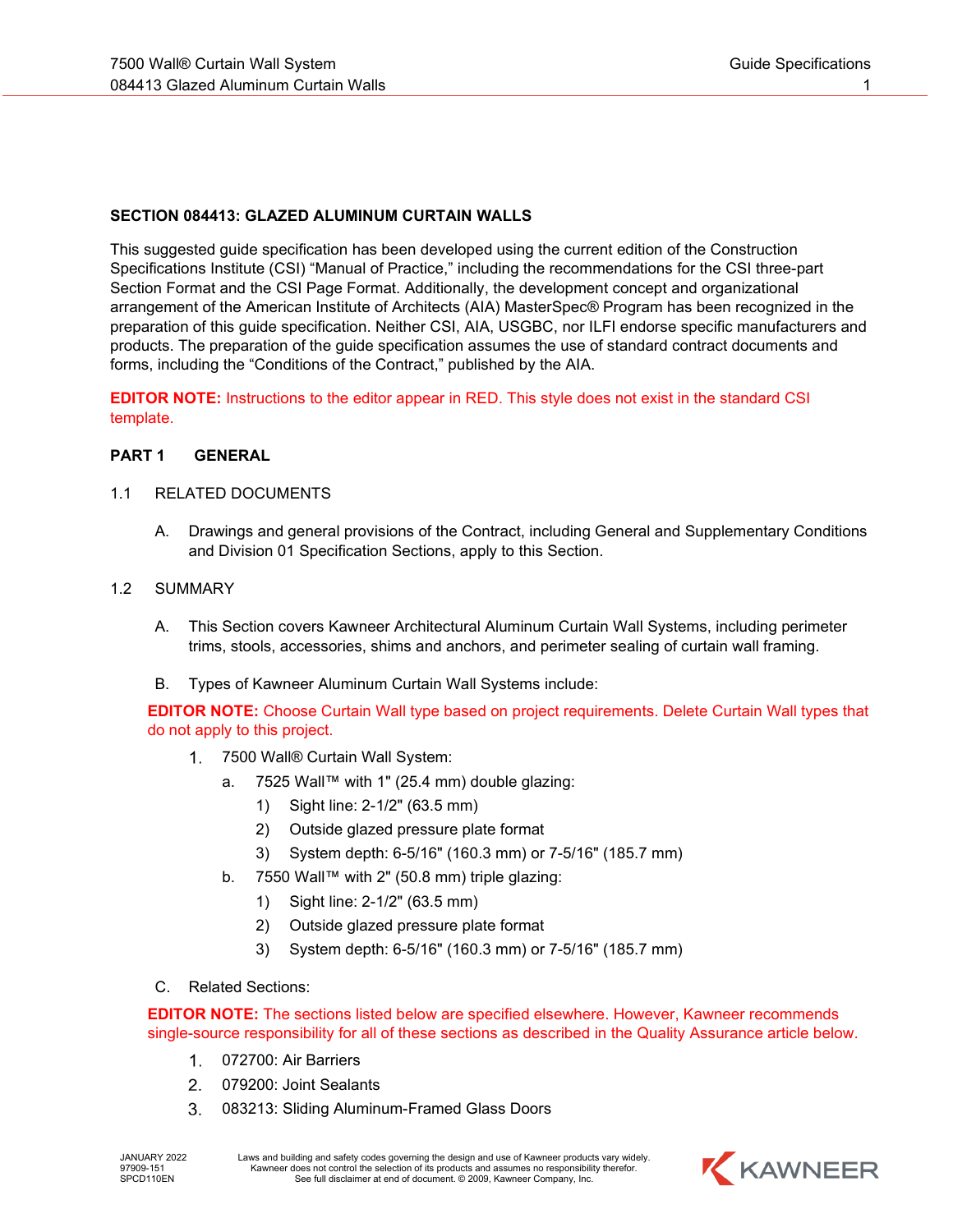- $\overline{4}$ . 084113: Aluminum-Framed Entrances and Storefronts
- 5. 084313: Aluminum-Framed Storefronts
- 084329: Sliding Storefronts 6.
- $7.$ 084433: Sloped Glazing Assemblies
- 085113: Aluminum Windows
- 086300: Metal-Framed Skylights
- 088000: Glazing
- 11. 122600: Interior Daylighting Devices

#### 1.3 DEFINITIONS

A. For fenestration industry standard terminology and definitions, refer to the Fenestration & Glazing Industry Alliance (FGIA) Glossary (AAMA AG-13).

### 1.4 PERFORMANCE REQUIREMENTS

- A. General Performance:
	- $1.$ Product to comply with the specified performance requirements without failure due to defective manufacture, fabrication, installation, or other defects in construction, as determined by testing of glazed aluminum curtain walls representing those indicated for this project.
	- Glazed aluminum curtain walls shall withstand movements of supporting structure including, but not limited to, story drift, twist, column shortening, long-term creep, and deflection from uniformly distributed and concentrated live loads.
	- Failure includes any of these events: 3.
		- a. Thermal stresses transferring to building structure
		- b. Glass breakage
		- c. Loosening or weakening of fasteners, attachments, and other components
		- d. Failure of operating units
- B. Delegated Design:
	- Design glazed aluminum curtain walls, including comprehensive engineering analysis by a  $1.$ qualified professional engineer, using performance requirements and design criteria indicated.
- C. Wind Loads:

**EDITOR NOTE:** Provide wind load design pressures in PSF and include applicable building code and year edition.

- The curtain wall system shall include anchorage that is capable of withstanding the following  $1<sub>1</sub>$ wind load design pressures:
	- a. Inward: (\_\_\_\_\_\_) psf or (\_\_\_\_\_\_) Pa
	- b. Outward:  $($  ) psf or  $($  ) Pa
- The design pressures are based on the (  $\Box$  ) Building Code, (  $\Box$  ) Edition.  $2<sub>1</sub>$
- D. Air Leakage:

**EDITOR NOTE:** Performance results for air infiltration are based upon ASTM and AAMA standards. Consult your local Kawneer representative concerning specific project performance requirements.

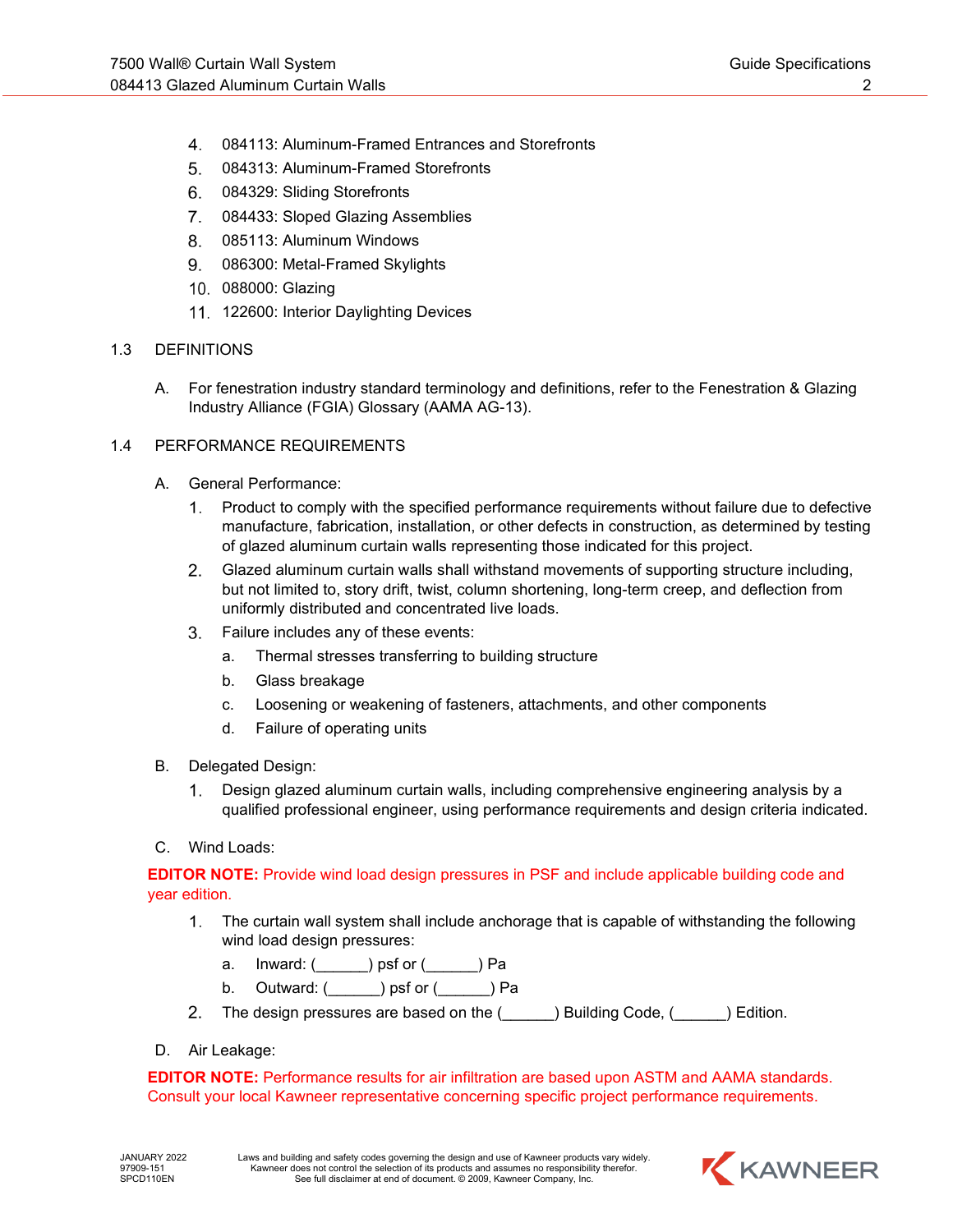- The test specimen shall be tested in accordance with ASTM E 283.
- $2.$ Air infiltration rate shall not exceed 0.06 cfm/ft<sup>2</sup> (0.3 l/s  $\cdot$  m<sup>2</sup>) at a static air pressure differential of 6.2 psf (300 Pa).

### E. Water Resistance:

**EDITOR NOTE:** Performance results for water resistance are based upon ASTM and FGIA/AAMA standards. Consult your local Kawneer representative concerning specific project performance requirements.

- $1.$ Static:
	- a. The test specimen shall be tested in accordance with ASTM E 331and ASTM E 547.
	- b. There shall be no leakage at a minimum static air pressure differential of 15 psf (720 Pa) as defined in AAMA 501.
- F. Thermal Transmittance (U-factor), Physical Test:

**EDITOR NOTE:** This document contains two Thermal Transmittance sections. Retain the one that applies to your project and delete the other one.

**EDITOR NOTE:** Refer to thermal transmittance charts in the Architectural Detail Manual in accordance with AAMA 507 for project-specific U-factors, solar heat gain coefficient (SHGC), and visible transmittance (VT). Refer to thermal performance matrix for NFRC values.

- For 7525 Wall™:
	- a. Thermal transmittance test results in accordance with AAMA 1503 are based upon 1" (25.4 mm) low-emissivity double glazed insulating unit with warm edge spacer.
	- b. When tested using AAMA 1503, the thermal transmittance (U-factor) shall not be more than 0.36 Btu/(hr $\cdot$ ft<sup>2</sup> $\cdot$ °F).
- $2.$ For 7550 Wall™:
	- a. Thermal transmittance test results in accordance with AAMA 1503 are based upon 2" (50.8 mm) low-emissivity triple glazed insulating unit with warm edge spacers.
	- b. When tested using AAMA 1503, the thermal transmittance (U-factor) shall not be more than 0.17 Btu/(hr $\cdot$ ft<sup>2</sup> $\cdot$ °F).
- G. Thermal Transmittance (U-factor), Simulation:

**EDITOR NOTE:** This document contains two Thermal Transmittance sections. Retain the one that applies to your project and delete the other one.

**EDITOR NOTE:** Refer to thermal transmittance charts in the Architectural Detail Manual in accordance with AAMA 507 for project-specific U-factors, solar heat gain coefficient (SHGC), and visible transmittance (VT). Refer to thermal performance matrix for NFRC values.

- $1_{-}$ For 7525 Wall™:
	- a. Thermal transmittance simulation results using NFRC 100 or AAMA 507 are based on a Center of Glass (COG) U-factor of 0.24 Btu/(hr $\cdot$  ft<sup>2</sup> $\cdot$ °F) and a warm-edge spacer.
	- b. When simulated using NFRC 100 or AAMA 507, the U-factor shall not be more than 0.29 Btu/(hr·ft<sup>2</sup>·°F) or project specific (\_\_\_\_) Btu/(hr·ft<sup>2</sup>·°F) per AAMA 507 or (\_\_\_\_) Btu/(hr·ft<sup>2</sup>·°F) per NFRC 100.
- For 7550 Wall™:  $2.$ 
	- a. Thermal transmittance simulation results using NFRC 100 or AAMA 507 are based on a Center of Glass (COG) U-factor of 0.12 Btu/(hr·ft2·°F) and a warm-edge spacer.

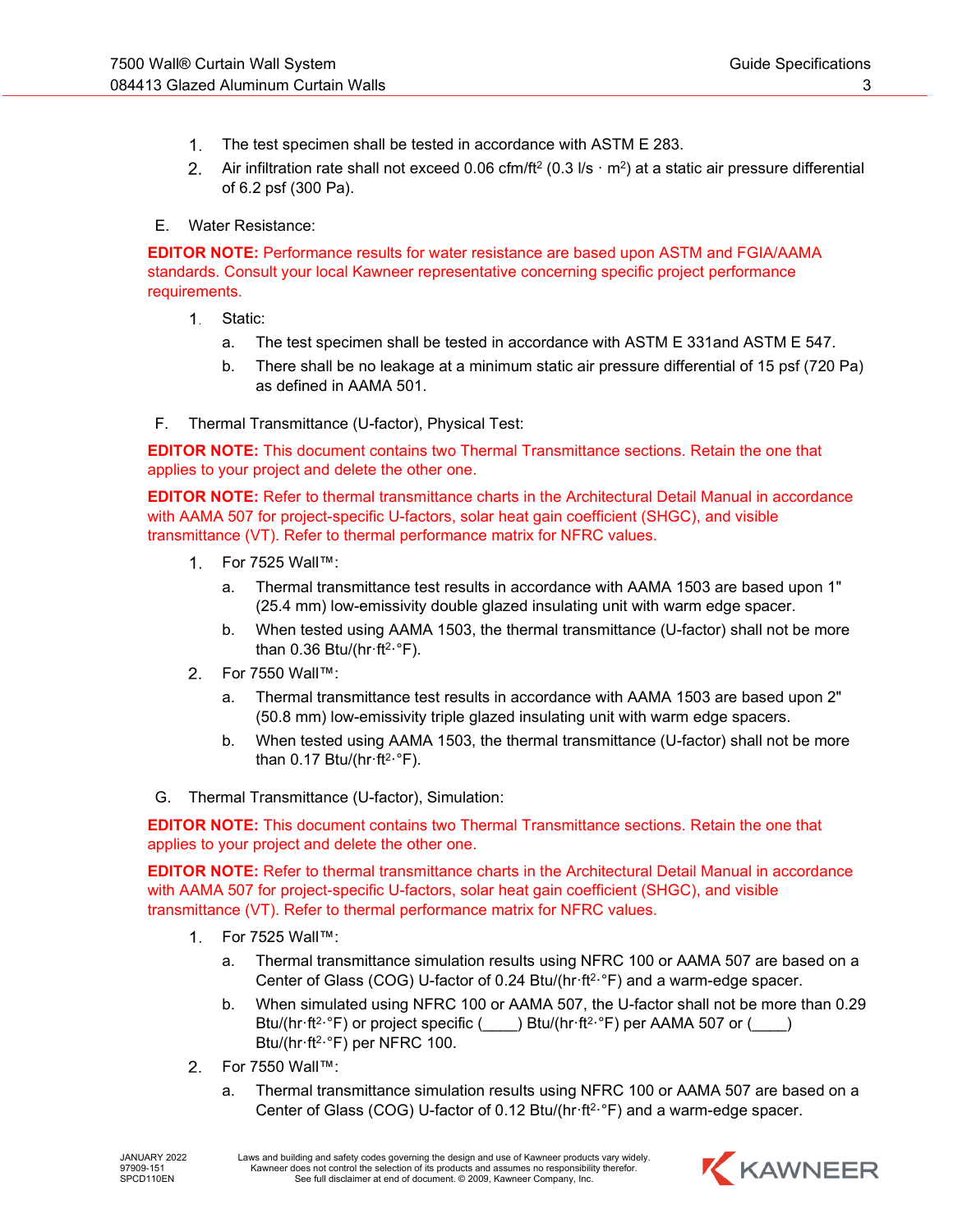- b. When simulated using NFRC 100 or AAMA 507, the U-factor shall not be more than 0.16 Btu/(hr·ft<sup>2</sup>·°F) or project specific ( $\blacksquare$ ) Btu/(hr·ft<sup>2·°</sup>F) per AAMA 507 or ( Btu/(hr·ft<sup>2</sup>·°F) per NFRC 100.
- H. Condensation Resistance Factor (CRF):
	- For 7525 Wall™:
		- a. Condensation resistance factor (CRF) test results in accordance with AAMA 1503 are based upon 1" (25.4 mm) low-emissivity double glazed insulating unit with warm edge spacer.
		- b. When tested using AAMA 1503, the CRF $_{\text{frame}}$  and CRF $_{\text{glass}}$  shall not be less than 83 and 72 respectively.
	- $2.$ For 7550 Wall™:
		- a. Condensation resistance factor (CRF) test results in accordance with AAMA 1503 are based upon 2" (50.8 mm) low-emissivity triple glazed insulating unit with warm edge spacers.
		- b. When tested using AAMA 1503, the CRF $_{\text{frame}}$  and CRF $_{\text{glass}}$  shall not be less than 85 and 80 respectively.
- I. Temperature Index (I):
	- For 7525 Wall™: For 1" (25.4 mm) low-emissivity double glazed insulating unit with warm  $1_{-}$ edge spacer, when tested to CSA-A440-00, the  $TI<sub>frame</sub>$  and  $TI<sub>glass</sub>$  shall not be less than 76 and 65 respectively.
	- For 7550 Wall™: For 2" (50.8 mm) low-emissivity triple glazed insulating unit with warm edge spacers, when tested to CSA-A440-00, the  $TI_{frame}$  and  $TI_{glass}$  shall not be less than 85 and 80 respectively.
- J. Environmental Product Declaration (EPD): Shall have a Type III Product-Specific EPD created from a Product Category Rule.

## 1.5 SUBMITTALS

- A. Product Data:
	- For each type of product indicated, include: 1.
		- a. Construction details
		- b. Material descriptions
		- c. Dimensions of individual components and profiles
		- d. Finishes
	- 2. Recycled Content:

**EDITOR NOTE:** Include these Recycled Content specifications if needed to meet project requirements or for a project that includes Green Building Certifications such as LEED, Living Building Challenge (LBC), etc.

**EDITOR NOTE:** If Recycled Content requirements are not specified, prime (zero recycled content) aluminum could be supplied.

a. Provide documentation that aluminum has a minimum of 50% mixed pre- and postconsumer recycled content.

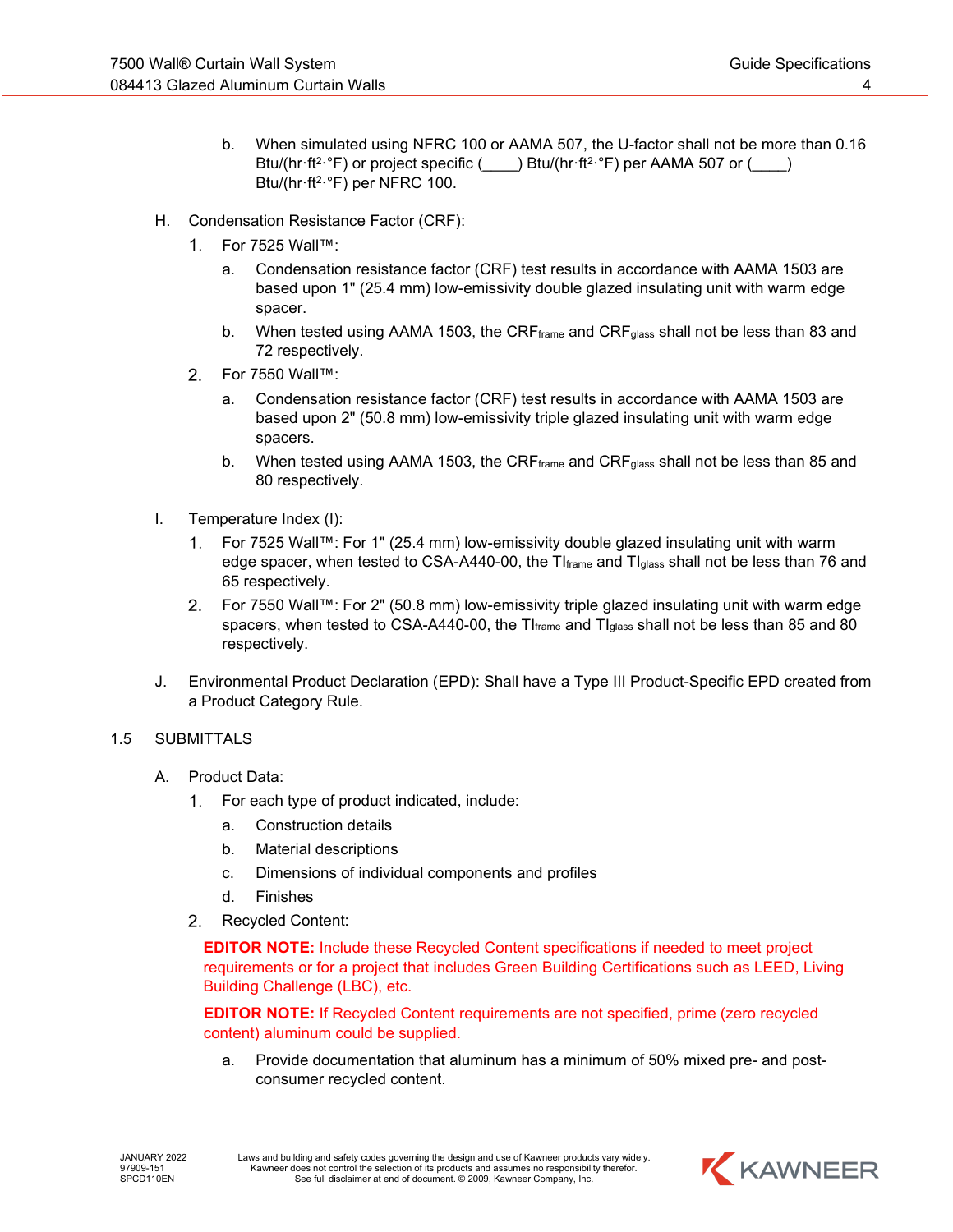- b. Provide a sample document illustrating project-specific information that will be provided after product shipment.
- c. After product has shipped, provide project-specific recycled content information:
	- 1) Indicate recycled content, including the percentage of pre- and post-consumer recycled content per unit of product.
	- 2) Indicate the relative dollar value of recycled content product to the total dollar value of product included in the project.
	- 3) Indicate the location for recovery of recycled content.
	- 4) Indicate the location of the manufacturing facility.
- Environmental Product Declaration (EPD):  $3<sub>1</sub>$ 
	- a. Include a Type III Product-Specific EPD created from a Product Category Rule.
- B. Shop Drawings:
	- $1<sup>1</sup>$ Plans
	- 2. Elevations
	- $3<sub>1</sub>$ Sections
	- 4. Full-size details
	- $5<sub>1</sub>$ Attachments to other work
- C. Samples for Initial Selection:
	- $1.$ Provide samples for units with factory-applied color finishes.
- D. Samples for Verification:
	- Provide a verification sample for each type of exposed finish required, in manufacturer's  $1.$ standard sizes.
- E. Product Test Reports:
	- 1. Provide test reports for glazed aluminum curtain walls.
	- Test reports must be based on evaluation of comprehensive tests performed by a qualified  $2.$ preconstruction testing agency.
	- 3. Test reports must indicate compliance with performance requirements.
- F. Fabrication Sample:
	- Provide a fabrication sample of each vertical-to-horizontal intersection of aluminum-framed  $1.$ curtain wall systems, made from 12" (304.8 mm) lengths of full-size components and showing details of the following:
		- a. Joinery
		- b. Glazing

# 1.6 QUALITY ASSURANCE

- A. Installer Qualifications:
	- $1.$ Installer must have successfully installed the same or similar systemsrequired for the project and other projects of similar size and scope.
- B. Manufacturer Qualifications:

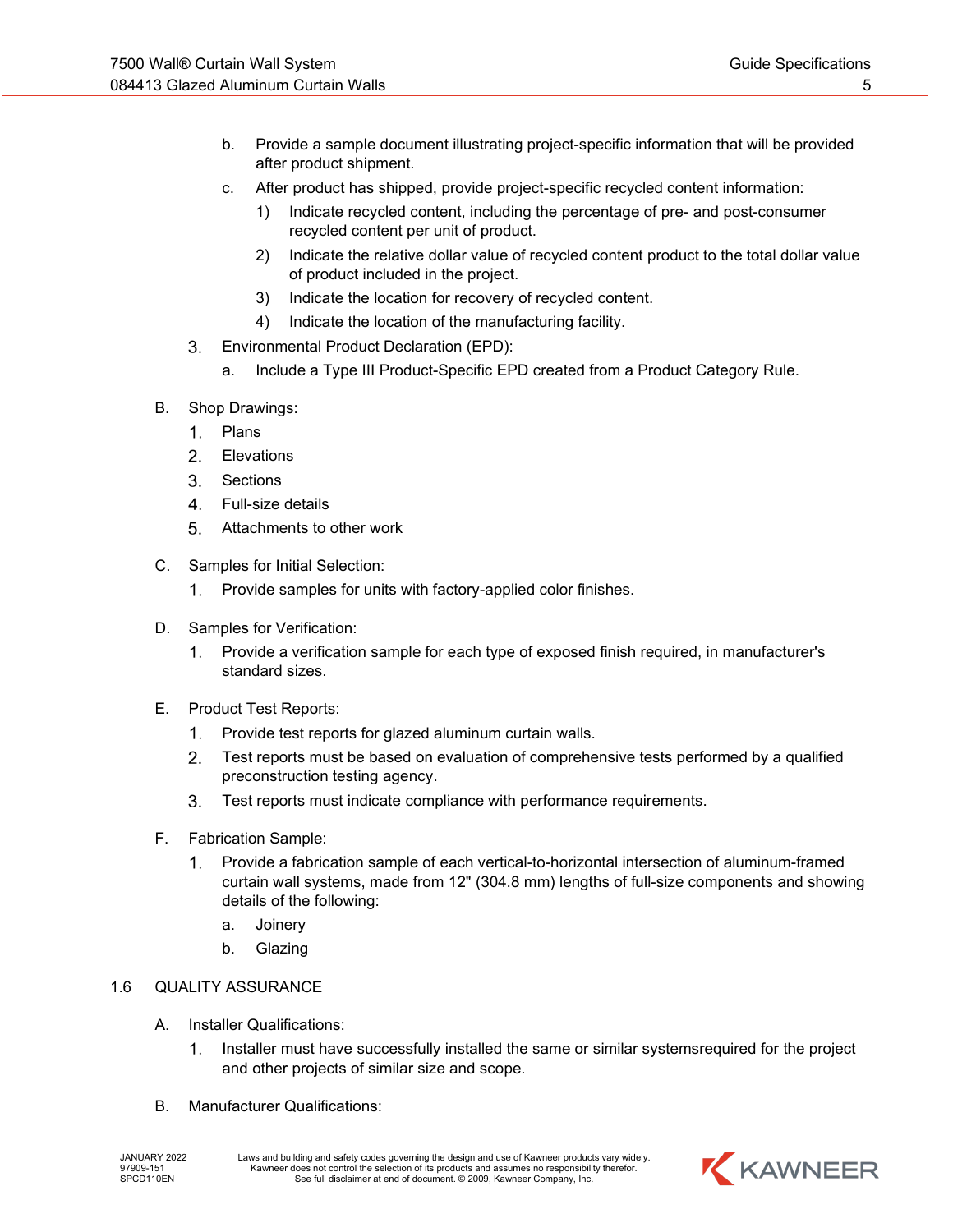- $1<sub>1</sub>$ Manufacturer must be capable of fabricating glazed aluminum curtain walls that meet or exceed the stated performance requirements.
- C. Source Limitations:
	- $1.$ Obtain aluminum curtain wall system through one source from a single manufacturer.
- D. Product Options:
	- Information on drawings and in specifications establishes requirements for aesthetic effects  $1.$ and performance characteristics of assemblies. Aesthetic effects are indicated by dimensions, arrangements, alignment, and profiles of components and assemblies as they relate to sightlines, to one another, and to adjoining construction.
	- Do not modify intended aesthetic effects, as judged solely by Architect, except with Architect's  $2.$ approval. If modifications are proposed, submit comprehensive explanatory data to Architect for review.
- E. Mockups:
	- $\mathbf{1}$ . Build mockups to verify selections made under sample submittals and to demonstrate aesthetic effects and set quality standards for materials and execution.
	- $2.$ Build mockups for the type(s) of curtain wall elevation(s) indicated, in location(s) shown on drawings.
- F. Pre-installation Conference:
	- $\mathbf{1}$ . Conduct conference at project site to comply with requirements in Division 01 Project Management and Coordination Section.

## 1.7 PROJECT CONDITIONS

- A. Field Measurements:
	- $1<sup>1</sup>$ Verify actual locations of structural supports for glazed aluminum curtain walls by field measurements before fabrication.
	- $2.$ Indicate measurements on shop drawings.

## 1.8 WARRANTY

- A. Submit manufacturer's standard warranty for owner's acceptance.
- B. Warranty Period:
	- $1.$ Two years from Date of Substantial Completion of the project provided however that in no event shall the Limited Warranty begin later than six months from date of shipment by manufacturer.

## **PART 2 PRODUCTS**

#### 2.1 MANUFACTURERS

**EDITOR NOTE:** Retain this article for proprietary method specification; add product attributes, performance characteristics, material standards, and descriptions as applicable. DO NOT USE the phrases "OR EQUAL," "OR APPROVED EQUAL," or similar. Use of such phrases causes ambiguity in the specifications because of the different interpretations among the divergent parties of the construction process and readers of the

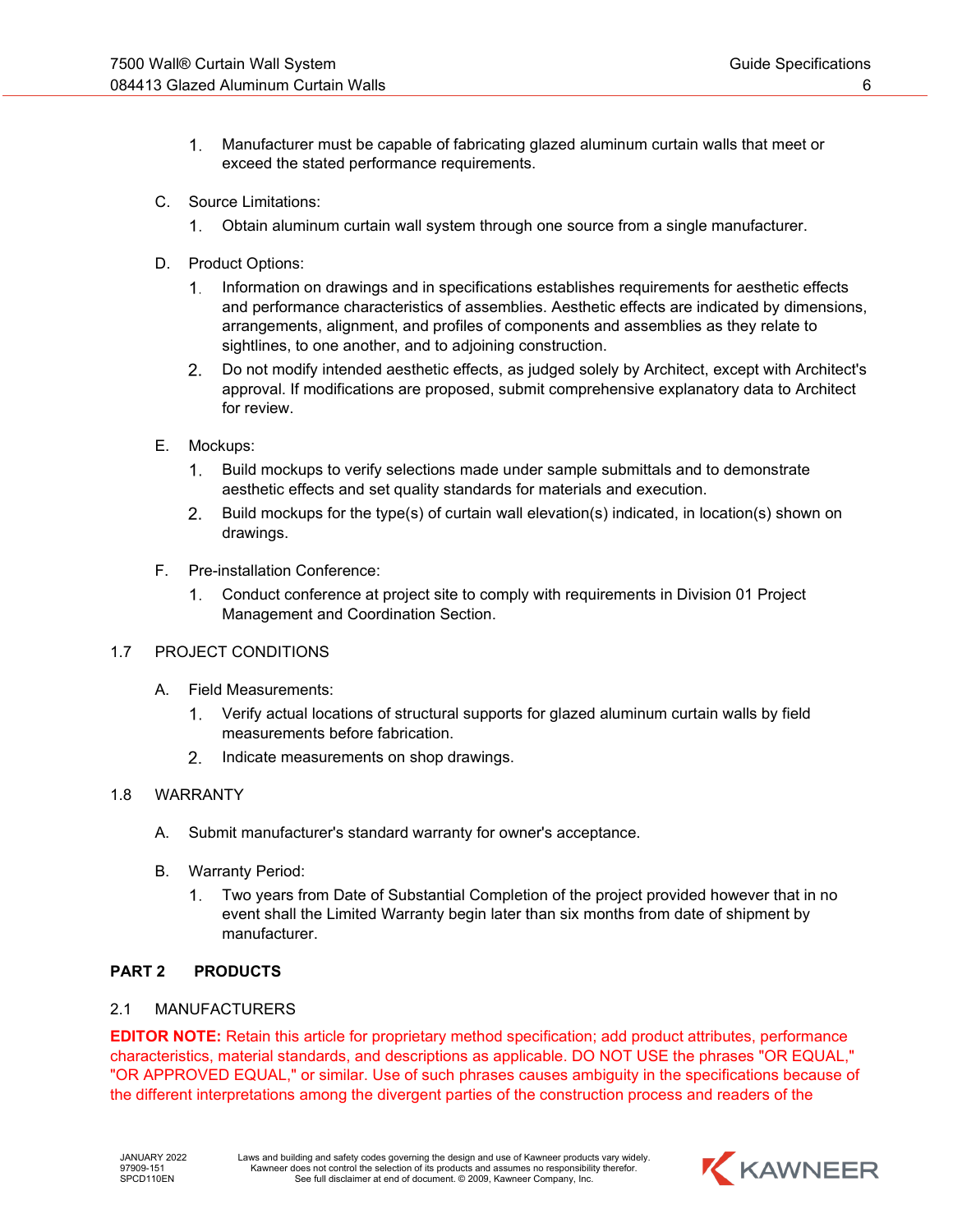specifications. Such phrases require extensive and complete requirements (procedural, legal, regulatory, and responsibility) for determining "OR EQUAL."

- A. Basis-of-Design Product:
	- $1.$ Kawneer Company, Inc.
- B. Subject to compliance with requirements, provide a comparable product by the following:

**EDITOR NOTE:** Retain the information below for alternate manufacturers/products as specified in the contract documents. Coordinate this information with bid documents (if any) and the Division 01 Alternates Section. Consult with Kawneer Company for recommendations on alternate manufacturers and products that meet the design criteria and project requirements. Kawneer recommends that other manufacturers who request approval to bid their product as an equal must submit their request in writing ten (10) days prior to the close of bidding.

- $1.$ Manufacturer: (  $\qquad \qquad$ )
- 2. Series: (
- 3. Profile Dimension: ( \_\_\_\_\_\_\_\_\_)
- C. Substitutions:
	- $1.$ Refer to Division 01 Substitutions Section for procedures and submission requirements.
	- $2.$ Pre-Contract (Bidding Period) Substitutions:
		- a. Submit written requests ten (10) days prior to bid date.
	- Post-Contract (Construction Period) Substitutions:
		- a. Submit written request in order to avoid installation and construction delays.
	- 4. Product Literature and Drawings:
		- a. Submit product literature and drawings modified to suit specific project requirements and job conditions.
	- Certificates: 5.
		- a. Submit certificate(s) certifying that the substitute manufacturer (1) attests to adherence to specification requirements for curtain wall system performance criteria, and (2) has been engaged in the design, manufacture, and fabrication of aluminum curtain walls for a period of not less than ten (10) years. (*Company Name*).
	- 6. Test Reports:
		- a. Submit test reports verifying compliance with each test requirement required by the project.
	- $7.$ Samples:
		- a. Provide samples of typical product sections and finish samples in manufacturer's standard sizes.
- D. Substitution Acceptance:
	- $1.$ Acceptance will be in written form, either as an addendum or modification.
	- $2.$ Acceptance will be documented by a formal change order signed by the owner and contractor.

## 2.2 MATERIALS

A. Aluminum Extrusions:

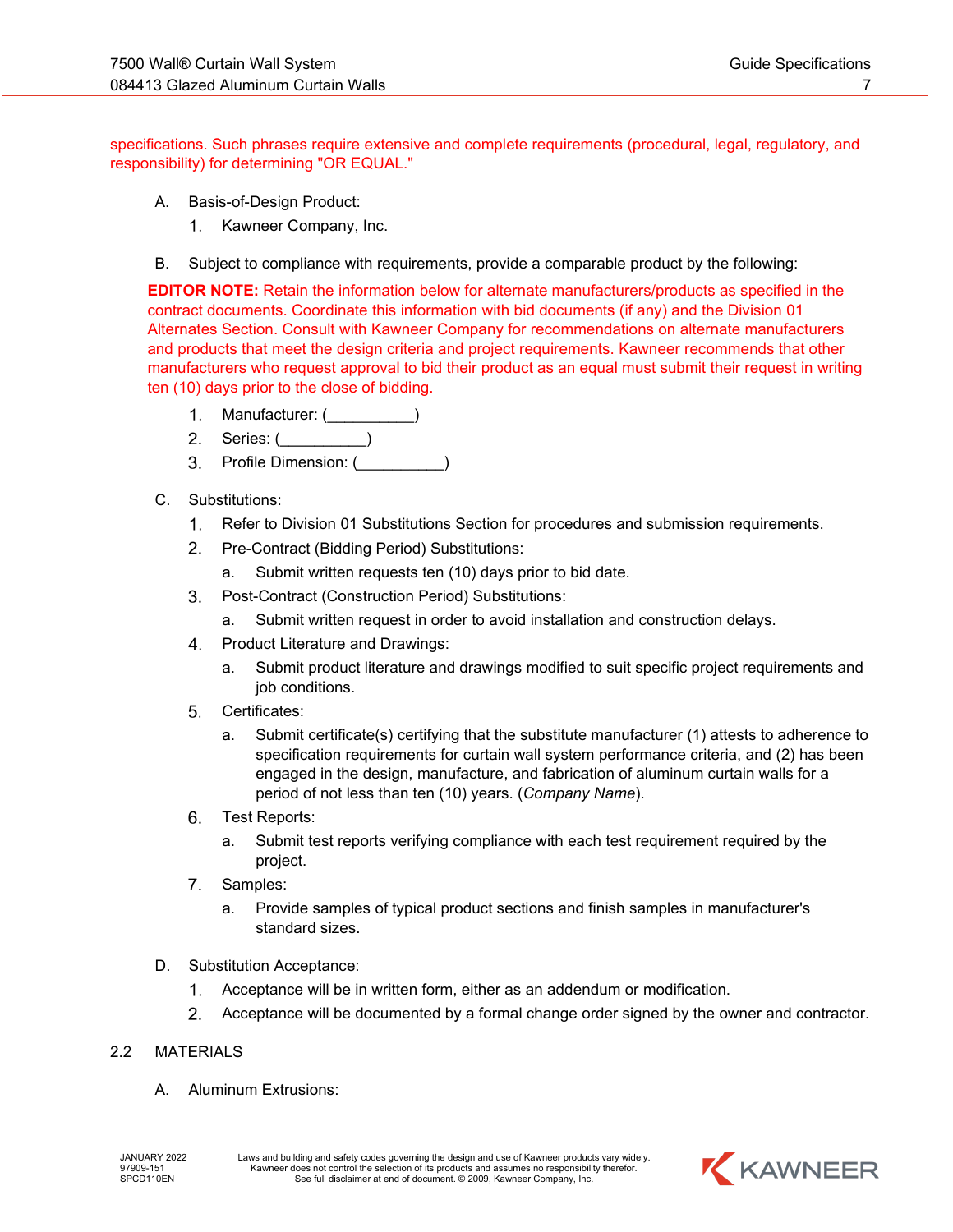- $1<sub>1</sub>$ Alloy and temper recommended by glazed aluminum curtain wall manufacturer for strength, corrosion resistance, and application of required finish
- $2.$ Not less than 0.070" (1.8 mm) wall thickness at any location for the main frame
- $3.$ Complying with ASTM B221: 6063-T6 alloy and temper
- 4. Recycled Content:

**EDITOR NOTE:** Include these Recycled Content specifications if needed to meet project requirements or for a project that includes Green Building Certifications such as LEED, Living Building Challenge (LBC), etc.

**EDITOR NOTE:** If Recycled Content requirements are not specified, prime (zero recycled content) aluminum could be supplied.

- a. Shall have a minimum of 50% mixed pre- and post-consumer recycled content.
- b. Indicate recycled content, including the percentage of pre- and post-consumer recycled content per unit of product.
- c. Indicate the relative dollar value of recycled content product to the total dollar value of product included in the project.
- d. Indicate the location for recovery of recycled content.
- e. Indicate the location of the manufacturing facility.
- B. Aluminum Sheet Alloy:
	- $\mathbf{1}$ . Shall meet the requirements of ASTM B209.
- C. Fasteners:
	- Aluminum, nonmagnetic stainless steel or other materials must be non-corrosive and  $1<sub>1</sub>$ compatible with aluminum members, trim hardware, anchors, and other components.
- D. Anchors, Clips, and Accessories:
	- $1.$ Anchors, clips, and accessories shall provide sufficient strength to withstand the design pressure indicated.
- E. Reinforcing Members:
	- $1<sub>1</sub>$ Reinforcing members must provide sufficient strength to withstand the design pressure indicated.
- F. Sealant:
	- $1<sub>1</sub>$ For sealants required within fabricated curtain wall system, provide permanently elastic, nonshrinking, and non-migrating type recommended by sealant manufacturer for joint size and movement.
- G. Tolerances:
	- $1.$ References to tolerances for wall thickness and other cross-sectional dimensions of glazed curtain wall members are nominal and in compliance with AA Aluminum Standards and Data.
- 2.3 CURTAIN WALL FRAMING
	- A. Framing Members:

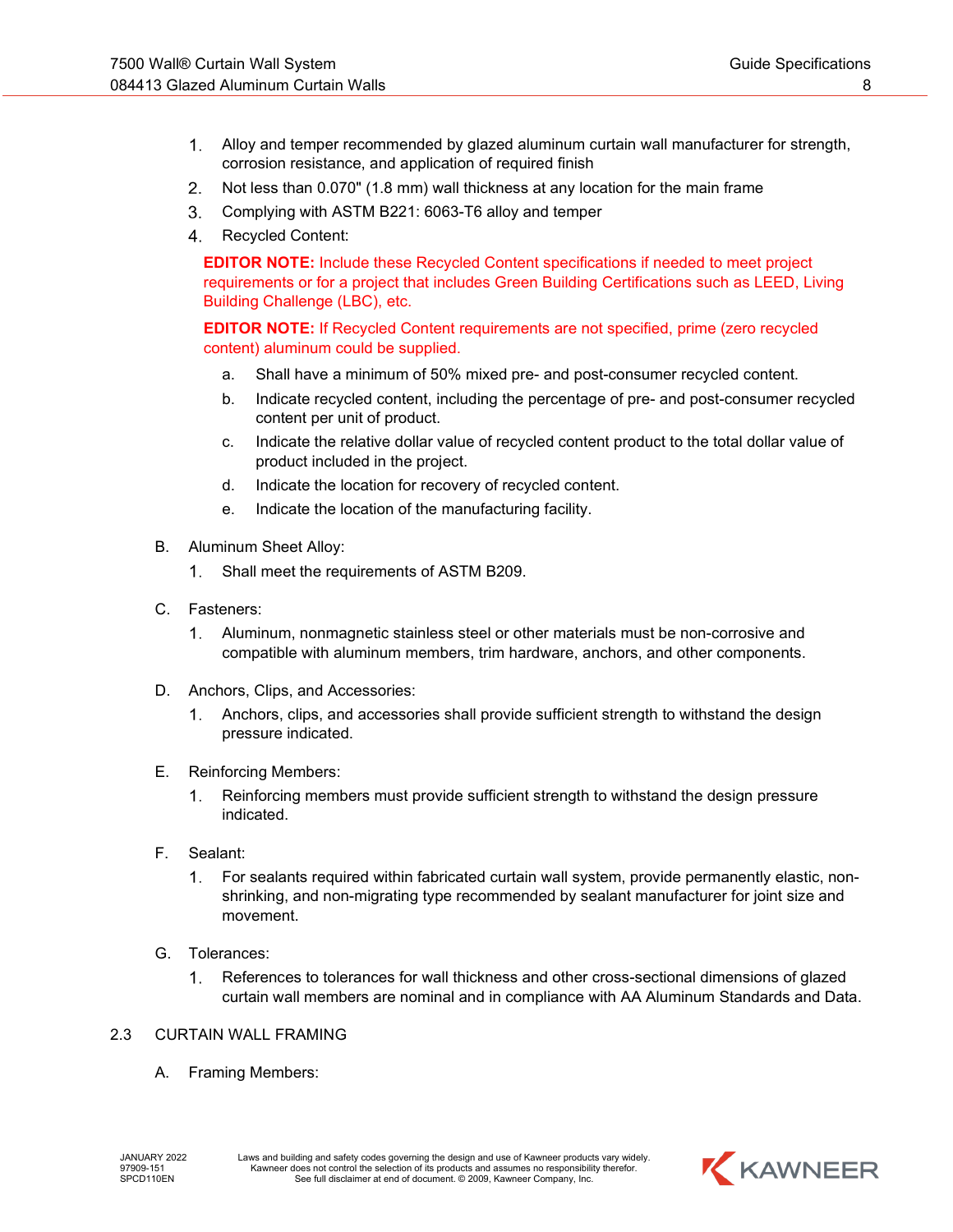- $\mathbf{1}$ . Manufacturer's standard extruded- or formed-aluminum framing members of thickness required and reinforced as required to support imposed loads
- $2.$ Glazing System:
- Glazing Plane: Front  $3<sub>1</sub>$
- B. Brackets and Reinforcements:
	- Manufacturer's standard high-strength aluminum with non-staining, non-ferrous shims for  $1.$ aligning system components.
- C. Framing Sealants:
	- $1.$ Shall be suitable for glazed aluminum curtain wall as recommended by sealant manufacturer.
- D. Fasteners and Accessories:
	- $1.$ Manufacturer's standard corrosion-resistant, non-staining, non-bleeding fasteners and accessories must be compatible with adjacent materials.
	- $2.$ Where exposed, fasteners and accessories shall be stainless steel.
- E. Perimeter Anchors:
	- When steel anchors are used, provide insulation between steel material and aluminum  $1.$ material to prevent galvanic action.
- F. Packing, Shipping, Handling, and Unloading:
	- $1.$ Deliver materials in manufacturer's original, unopened, undamaged containers with identification labels intact.
- G. Storage and Protection:
	- $1.$ Store materials so that they are protected from exposure to harmful weather conditions.
	- $2.$ Handle material and components to avoid damage.
	- 3. Protect material against damage from elements, construction activities, and other hazards before, during, and after installation.

## 2.4 GLAZING

- A. Glazing to meet requirements in Division 08 Glazing Section.
- B. Glazing Gaskets:
	- Gaskets to meet requirements of ASTM C864.  $\mathbf{1}$ .
- C. Spacers and Setting Blocks:
	- $1.$ Manufacturer's standard elastomeric type
- D. Bond-Breaker Tape:
	- Manufacturer's standard TFE-fluorocarbon or polyethylene material to which sealants will not  $1_{\cdot}$ develop adhesion.
- E. Glazing Sealants:
	- $1.$ As recommended by manufacturer for joint type.

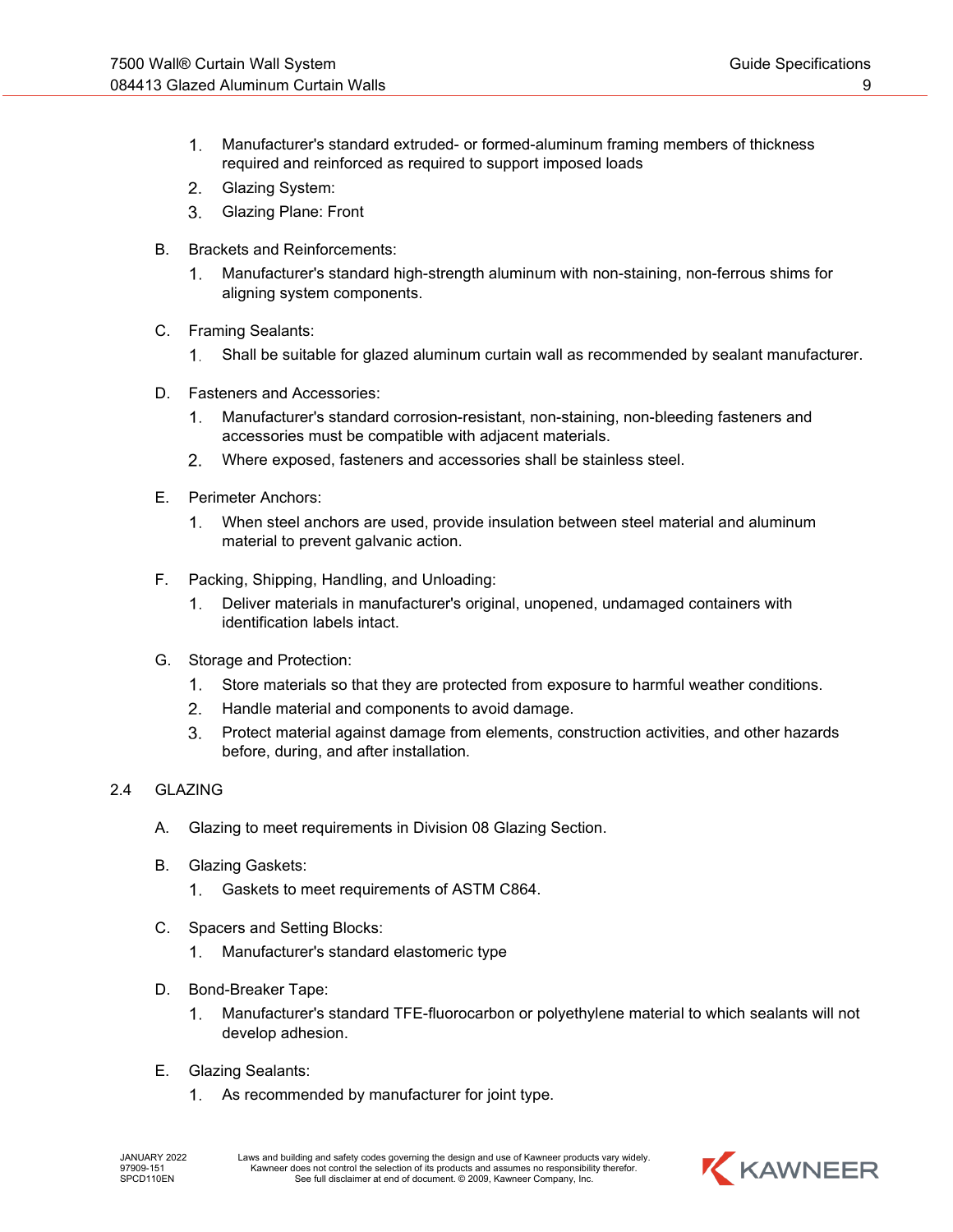### 2.5 OPERABLE UNITS

- A. Doors comply with Division 08 Aluminum-Framed Entrances and Storefronts Section.
- B. Windows comply with Division 08 Aluminum Windows Section.

#### 2.6 ACCESSORY MATERIALS

- A. Bituminous Paint:
	- $1<sub>1</sub>$ Cold-applied asphalt-mastic paint
	- $2.$ Complies with SSPC-Paint 12 requirements except containing no asbestos
	- $3.$ Formulated for 30-mil (0.762 mm) thickness per coat

#### 2.7 FABRICATION

- A. Extrude or form aluminum shapes before finishing.
- B. Fabricate components that, when assembled, have the following characteristics:
	- Profiles that are sharp, straight, and free of defects or deformations
	- 2. Accurately fitted joints
	- $3.$ Physical and thermal isolation of glazing from framing members
	- 4. Accommodations for thermal and mechanical movements of glazing and framing that maintain required glazing edge clearances
	- Provisions for field replacement of glazing from exterior  $5.$
	- 6. Fasteners, anchors, and connection devices that are concealed from view to the greatest extent possible
	- $7.$ Internal weeping system or other means to drain water passing joints, condensation occurring within framing members, and moisture migrating within glazed aluminum curtain wall to exterior
- C. Curtain Wall Framing:
	- $1.$ Fabricate components for assembly using shear block system following manufacturer's standard installation instructions.
- D. After fabrication, clearly mark components to identify their locations in project according to shop drawings.

#### 2.8 ALUMINUM FINISHES

**EDITOR NOTE:** Select the appropriate finish and color from Kawneer's standard colors listed below. Custom colors are available upon request from Kawneer. Other pigmented organic coatings conforming to AAMA 2603 are available. Consult with your Kawneer representative for other surface treatments and finishes.

- A. Finish designations that are prefixed by AA comply with the system established by the Aluminum Association for designating aluminum finishes.
- B. Factory Finishing:
	- $1_{\cdot}$ Kawneer Permanodic® AA-M10C21A44, AAMA 611, Architectural Class I Color Anodic Coating (Color \_\_\_\_\_\_\_\_\_\_)

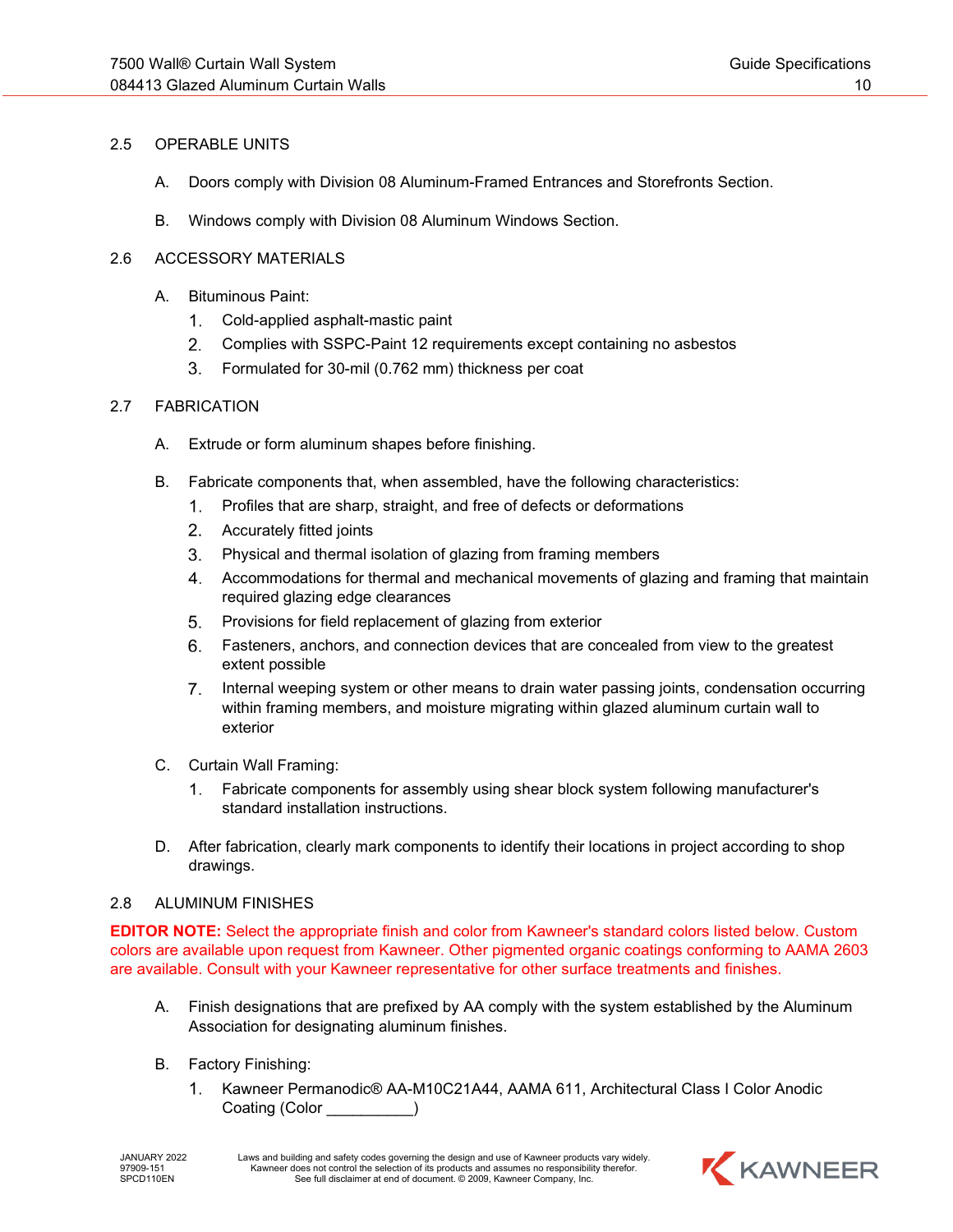- $2<sub>1</sub>$ Kawneer Permanodic® AA-M10C21A41, AAMA 611, Architectural Class I Clear Anodic Coating (Color #14 Clear) (Optional)
- $3.$ Kawneer Permanodic® AA-M10C21A31, AAMA 611, Architectural Class II Clear Anodic Coating (Color #17 Clear) (Standard)
- Kawneer Permafluor™ (70% PVDF), AAMA 2605, Fluoropolymer Coating (Color \_\_\_\_ 4.
- 5. Kawneer Permadize® (50% PVDF), AAMA 2604, Fluoropolymer Coating (Color \_\_\_\_\_\_\_\_\_\_)
- Kawneer Permacoat™ AAMA 2604, Powder Coating (Color \_\_\_\_\_\_\_\_\_\_) 6.
- $7<sup>1</sup>$ Other: Manufacturer Type (Color )

## **PART 3 EXECUTION**

- 3.1 EXAMINATION
	- A. With installer present, examine areas for compliance with requirements for installation tolerances and other conditions affecting performance of the work.
	- B. Proceed with installation only after correcting unsatisfactory conditions.

### 3.2 INSTALLATION

**EDITOR NOTE:** Coordinate this article with manufacturer's recommended installation details and installation instructions.

- A. Curtain Wall System Installation:
	- $1<sup>1</sup>$ Install curtain wall systems plumb, level, and true to line, without warp or rack of frames, within manufacturer's prescribed tolerances, and complying with installation instructions.
	- 2. Provide support and anchor in place.
	- Dissimilar Materials:
		- a. Provide separation of aluminum materials from sources of corrosion or electrolytic action contact points.
	- Glazing:
	- 5. Water Drainage
		- a. Each light of glass shall be compartmentalized using joint plugs and silicone sealant to divert water to the horizontal weep locations.
- B. Related Products Installation:
	- $1<sub>1</sub>$ Sealants (Perimeter):
		- a. Refer to Joint Treatment (Sealants) Section.
	- $2.$ Glass:
		- a. Refer to Glass and Glazing Section.
		- b. Reference: ANSI Z97.1, CPSC 16 CFR 1201, and GANA Glazing Manual.

## 3.3 FIELD QUALITY CONTROL

- A. Field Tests:
	- $1.$ Architect shall select curtain wall units to be tested as soon as a representative portion of the project has been installed, glazed, perimeter-caulked, and cured.

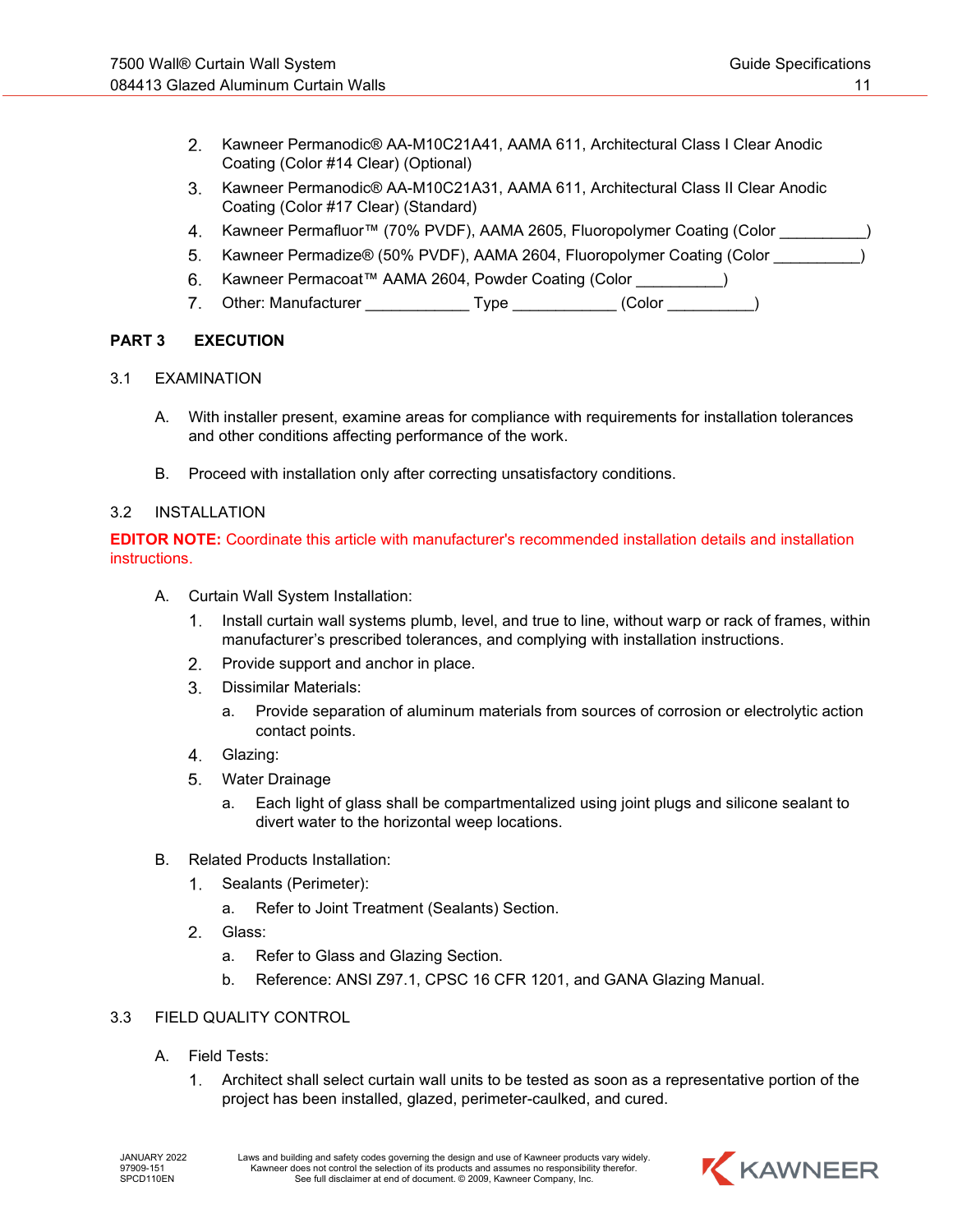- $2.$ Conduct tests for air infiltration and water penetration with manufacturer's representative present.
- $3.$ Tests that do not meet the specified performance requirements and units that have deficiencies shall be corrected as part of the contract amount.
- 4. Testing shall be performed per AAMA 503 by a qualified independent testing agency. Refer to Testing Section for payment of testing and testing requirements.
- 5. Air Infiltration Tests:
	- a. Conduct tests in accordance with ASTM E 783.
	- b. Allowable air infiltration shall not exceed 1.5 times the amount indicated in the performance requirements or 0.09 cfm/ft2, whichever is greater.
- 6. Water Infiltration Tests:
	- a. Conduct tests in accordance with ASTM E 1105.
	- b. No uncontrolled water leakage is permitted when tested at a static test pressure of twothirds the specified water penetration pressure but not less than 8 psf (383 Pa).
- B. Manufacturer's Field Services:
	- $1.$ Upon owner's written request, provide periodic site visit by manufacturer's field service representative.

## 3.4 ADJUSTING, CLEANING, AND PROTECTION

- A. Adjusting: Not applicable.
- B. Protection:
	- $1.$ Protect installed product's finish surfaces from damage during construction.
	- $2.$ Protect aluminum curtain wall system from damage from grinding and polishing compounds, plaster, lime, acid, cement, or other harmful contaminants.
- C. Cleaning:
	- Repair or replace damaged installed products.  $1.$
	- Clean installed products in accordance with manufacturer's instructions prior to owner's acceptance.
	- Remove and replace glass that has been broken, chipped, cracked, abraded, or damaged  $3<sub>1</sub>$ during the construction period.
	- $\mathbf{4}$ . Remove construction debris from project site and legally dispose of debris.

# **END OF SECTION 084413**